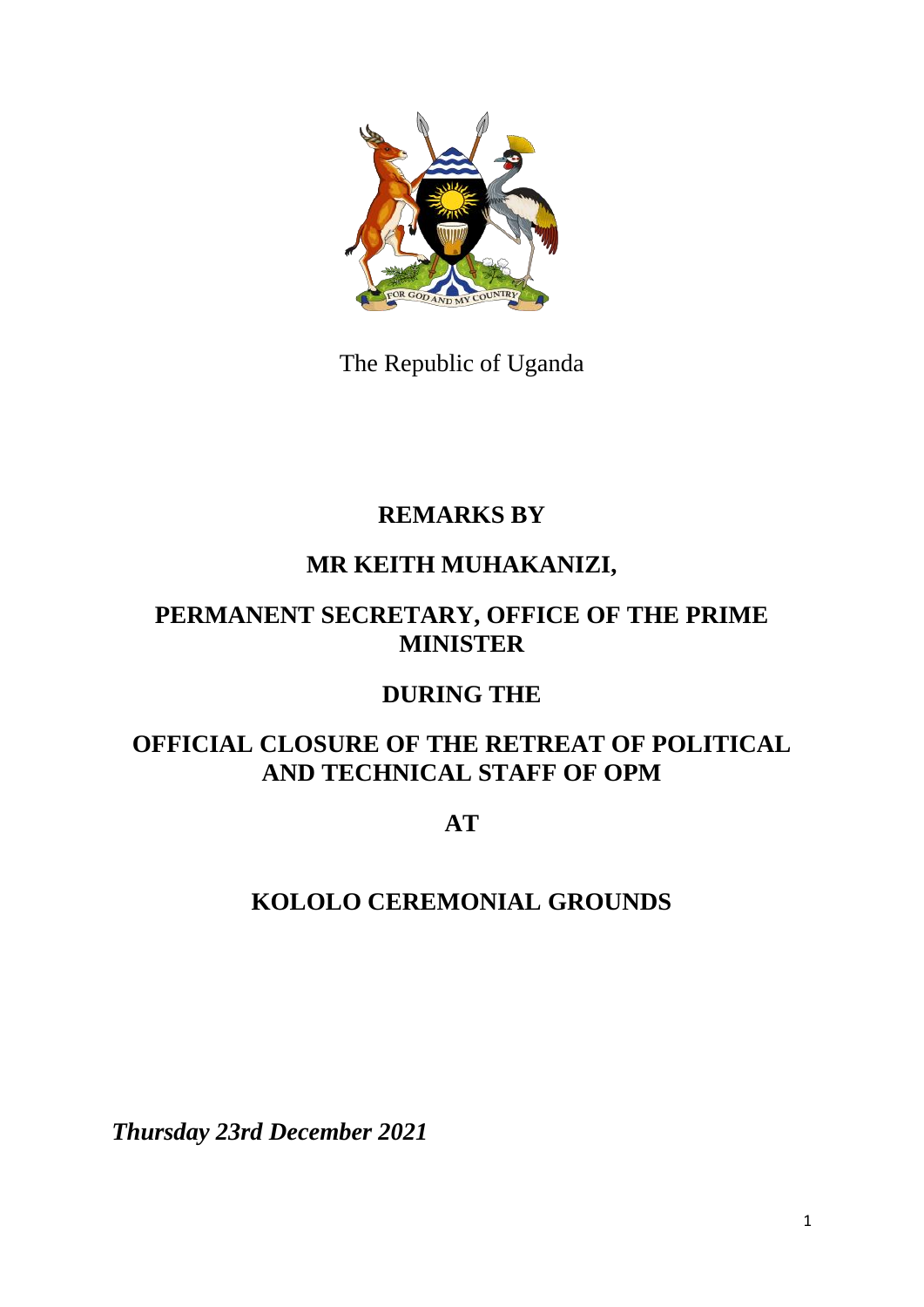Your Excellency, the President of Republic of Uganda

The Rt. Hon Prime Minister,

Rt Hon Deputy Prime Ministers Hon Ministers

The Head of Public Service

The Director NALI

Technical staff

Ladies and Gentlemen

I welcome you all to this ceremony at which we are closing the retreat for Political and technical staff that we held at the National Leadership Institute Kyankwanzi (NALI).

All staff have been anxiously looking forward to this day when they will be able to hear from you.

I thank the Rt Hon Prime Minister for directing and guiding us to ensure that the retreat took place.

I thank all the ministers and technical staff for participating actively in the retreat.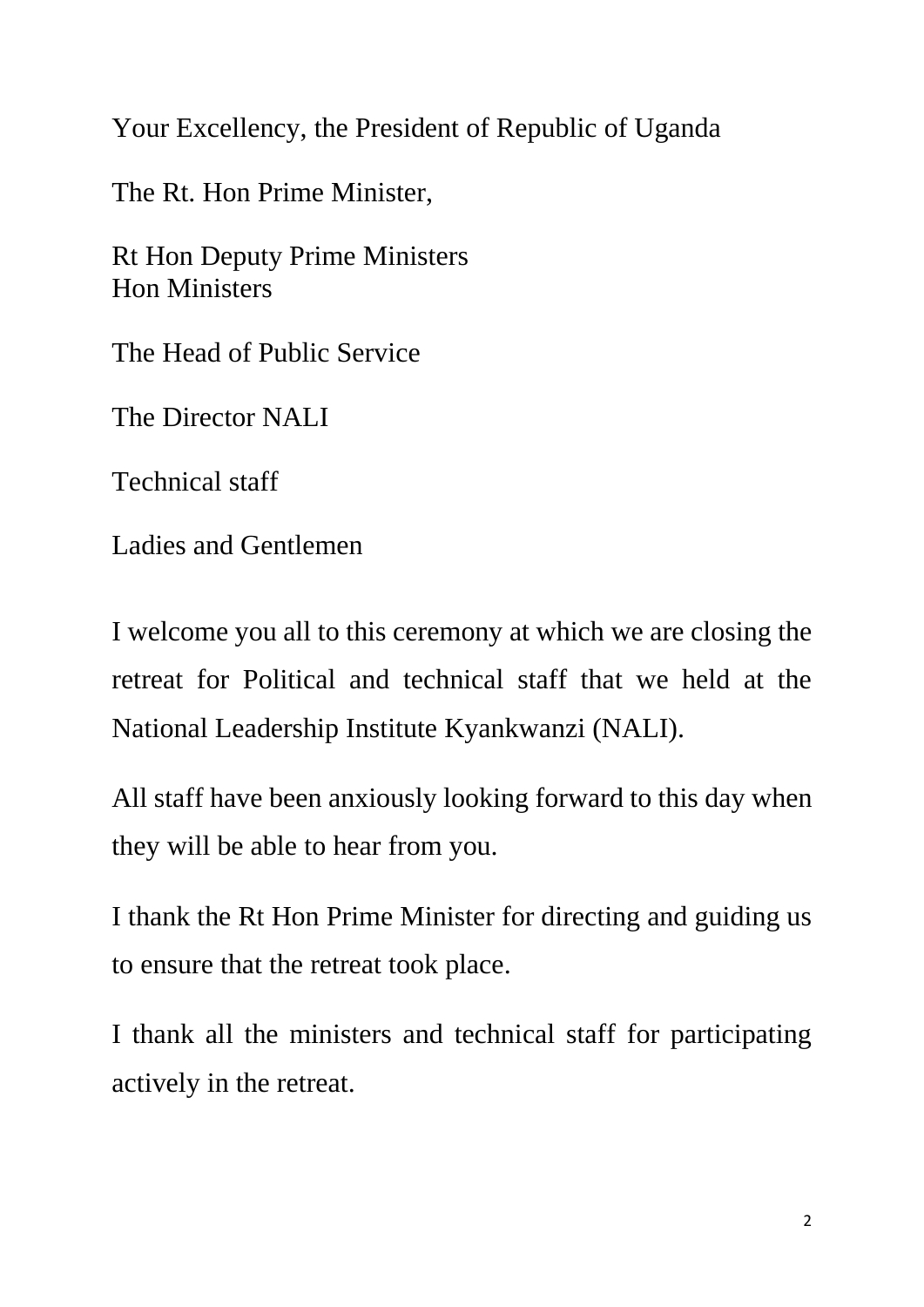Your Excellency, I was personally not able to attend the retreat as I was still making recovery, but I was closely following the program, including the resolutions that came out of it.

I also want to use this opportunity to thank you, Your Excellency for giving me an opportunity to continue serving Government, this time in the Office of the Prime Minister.

I have already reported to office and I am supervising OPM staff to ensure that we improve the way we work.

I want to assure you, Your Excellency, that with the guidance of the Rt Hon Prime Minister and the political leadership, I am already leading the technical team of the Office of the Prime Minister to ensure that the post-Kyankwanzi period brings more effectiveness in the performance and quality of work of the staff of OPM.

Your Excellency, already we are introducing reforms to ensure close monitoring, supervision, value for money and to plug any possible gaps in service delivery.

I want to ensure that staff of OPM build their confidence to do the right things. We want to make sure that the laws of Uganda are followed to the letter while discharging our duties.

3